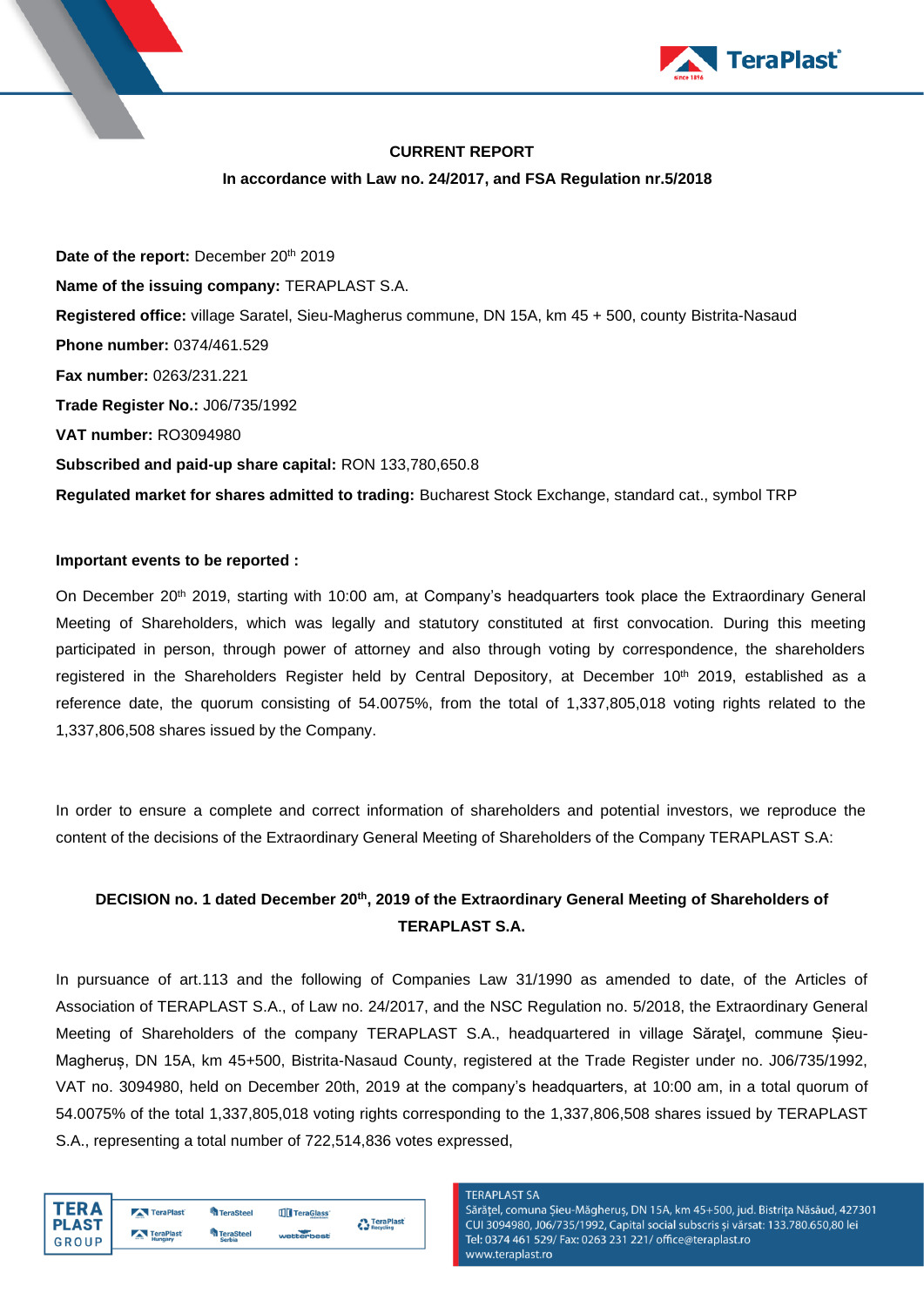

#### *DECIDES*

# *On the items of the agenda as follows:*

1. Approves the decrease of the company's share capital from RON 133.780.650,80 to RON 133.780.501,80 by cancelling a number of 1490 own shares, with a par value of RON 0.1 per share, acquired by the company following the enforcement of the awarding report and the method of rounding to the lower integer, at the time of increasing the share capital pursuant to the EGMS Decision no. 1/27.04.2018 and to the EGMS Decision no. 1/25.04.2019. The grounds for decreasing the share capital reside in the need to optimise the share capital structure considering that:

- the own shares were acquired as a result of the processing of Teraplast S.A. share capital increase, being registered in Teraplast's account the remaining shares, undistributed following the application of the calculation method (rounding to the lower),
- acquiring the own shares to be cancelled has not been associated to a specific purpose, and, on the other hand, preserving those shares as own shares brings no benefits to the company and its shareholders.

## **Voting structure: 100% for, 0% against, 0% abstention**

2. Approves the update of the Articles of Association, in accordance with the ones approved at point 1 of the present, as follows:

Art. 7. Alin. (1) "The subscribed and paid in share capital of the Company TERAPLAST S.A. is 133,780,650.8 lei divided into a number of 1,337,806,508 registered shares, with nominal value of 0.1 lei each" **modifies and will have the following content:**

**"The subscribed and paid in share capital of the Company TERAPLAST S.A. is 133,780,501.80 lei divided into a number of 1,337,805,018 registered shares, with nominal value of 0.1 lei each".**

**Voting structure: 100% for, 0% against, 0% abstention**

3. Establishes the date of **January 16 th , 2019 as the registration date** when the shareholders affected by the decisions adopted by the Extraordinary General Meeting of Shareholders shall be identified.

# **Voting structure: 100% for, 0% against, 0% abstention**

4. Approves the date of **January 15th , 2019, as "ex-date**", namely the date previous to the registration date when the financial instruments, subject of the decisions of the corporate bodies, are transacted without the rights resulting from such decision, in accordance with art. 2 par. 2 lit. l) of Regulation no. 5/2018 regarding issuers and operations with securities.

#### **Voting structure: 100% for, 0% against, 0% abstention**

| TFR A        | TeraPlast      | <b>TeraSteel</b> | TeraGlass  | <b>A</b> TeraPlast |
|--------------|----------------|------------------|------------|--------------------|
| <b>PLAST</b> | TeraPlast      | TeraSteel        |            | Recycling          |
| GROUP        | $-$<br>Hungary | <b>Serbia</b>    | wetterbest |                    |

#### **TFRAPI AST SA**

Sărățel, comuna Șieu-Măgheruș, DN 15A, km 45+500, jud. Bistrița Năsăud, 427301 CUI 3094980, J06/735/1992, Capital social subscris si vărsat: 133.780.650.80 lei Tel: 0374 461 529/ Fax: 0263 231 221/ office@teraplast.ro www.teraplast.ro